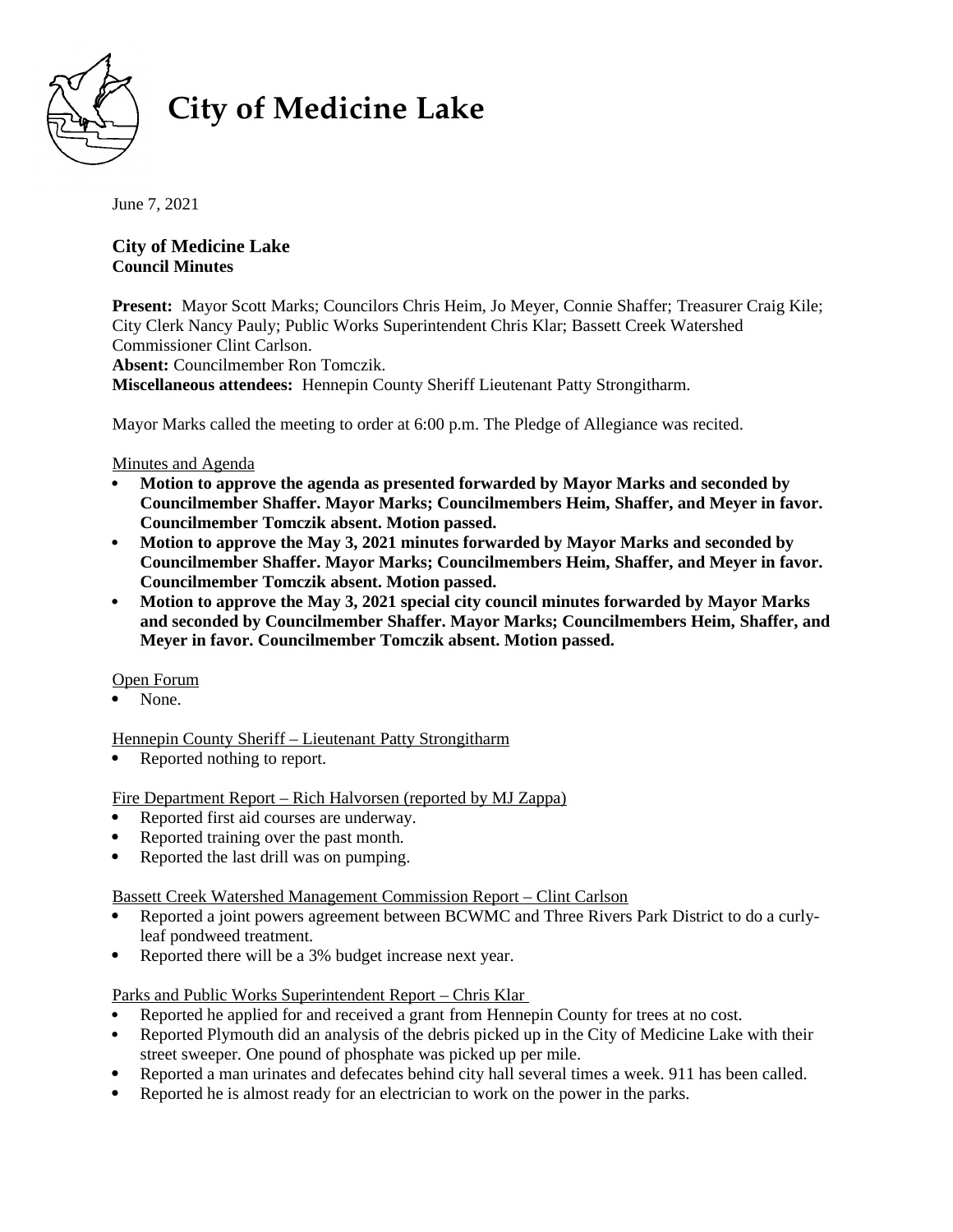Capital Improvement Project Update – Dave Hutton

Dave Hutton presented an update on the capital improvement project.

Treasurer's Report – Craig Kile

- Receipts in reporting period: \$20,560
- Receipts year to date: \$37,258
- Disbursements in reporting period: \$31,374
- Disbursements year to date: \$163,427
- **Motion to approve the summary spending, receipts and cash balances through May 31, 2021 forwarded by Councilmember Shaffer and seconded by Councilmember Meyer. Mayor Marks; Councilmembers Heim, Shaffer, and Meyer in favor. Councilmember Tomczik absent. Motion passed.**

## Officer Reports:

Councilmember Meyer

- Reported the CenterPoint Energy franchise agreement (with red lines) is currently being reviewed by the CenterPoint Energy legal team.
- Reported Wynn Curtis will respond same day to acknowledge emails. At the beginning of the email, we must specify when we need a reply.
- Reminded council and staff to use their City of Medicine Lake email address. This is required in order to maintain city records.
- Reported record retention and Minnesota Data Practices Act activities will occur this Saturday.
- Reported Josh Hauble attended a data practices workshop.
- Reported she and Josh Hauble met with a company called CDI to scan records and make them available electronically. It could be cost prohibitive. Looking into a free solution from Microsoft.

Councilmember Tomczik

No report.

#### Councilmember Heim

- Reported he submitted the CIP project to the state bonding for 2022. The request was for \$3M.
- Reported a \$1M insurance policy is needed for the boat parade. He will look into the price.

#### Councilmember Shaffer

- Reported there is consideration to post the Laker on the city website.
- Reported she is working with the city website webmaster regarding Americans with Disabilities Act.

### Mayor Marks

Reported nothing to report.

#### New Business

• The July council meeting will be Monday, July  $12<sup>th</sup>$ .

**Motion to adjourn forwarded by Councilmember Shaffer and seconded by Councilmember Heim. Mayor Marks; Councilmembers Heim, Shaffer, and Meyer in favor. Councilmember Tomczik absent. Motion carried at 8:13 p.m.**

Respectfully submitted,